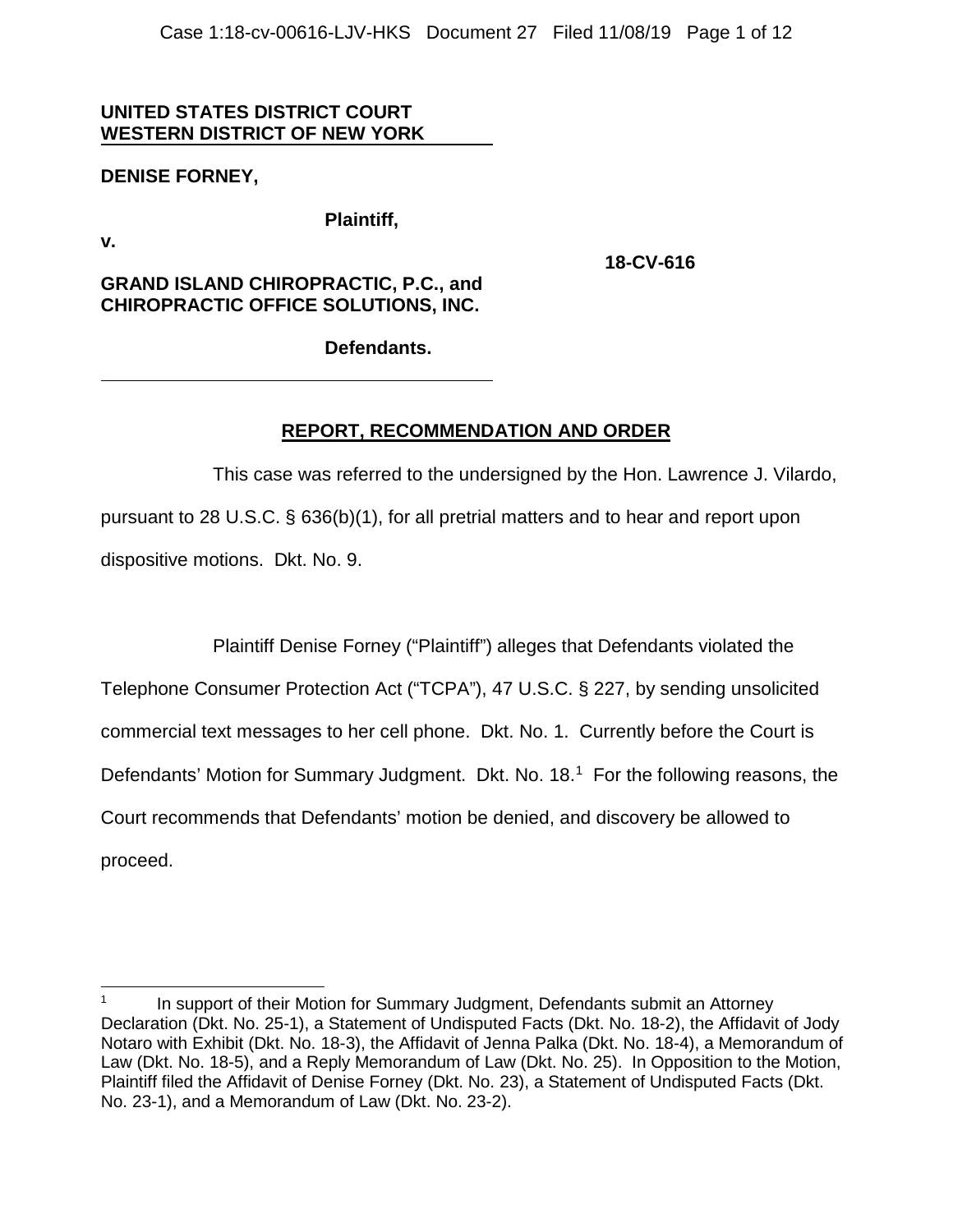## **FACTUAL BACKGROUND**

The following facts are taken from the parties' Local Rule 56(a)(1) Statements of Facts and supporting Affidavits, and the Amended Complaint. Dkt. Nos. 17, 18-2, 23-1. Dr. Jack R. Saia is a chiropractic doctor who provides chiropractic and weight loss services. Dkt. No. 18-2, ¶ 11. In 2012 or 2013, Plaintiff consulted with a dietitian at Dr. Saia's practice and purchased a personalized weight loss package. Dkt. No. 18-2, ¶¶ 14, 15; Dkt. No. 23-1, ¶¶ 12-15. Shortly thereafter, Plaintiff contacted Dr. Saia's office to cancel her participation in the weight loss program and get a refund. Dkt. No. 23-1, ¶ 15. Dr. Saia's office refunded Plaintiff's money, less the fee for her individualized consultation session. Dkt. No. 18-2, ¶ 16; Dkt. No. 23-1, ¶ 16.

In February 2016, Defendant Grand Island Chiropractic ("GIC") acquired Dr. Saia's practice, including his patient lists and patient records. Dkt. No. 18-2, ¶ 6. GIS has three office locations: Grand Island Chiropractic on Grand Island, NY; Notaro Chiropractic in Niagara Falls/Wheatfield, NY; and Notaro Chiropractic in East Amherst, NY. Dkt. No. 18-2, ¶ 1. Since February 2016, Dr. Saia has practiced out of Notaro Chiropractic's East Amherst Office. Dkt. No. 18-2, ¶ 7.

According to Defendants, Jodi Notaro acts as the office manager of all three GIS locations, a position she has held since 2006. Dkt. No. 18-2, ¶ 2. Ms. Notaro is also the sole owner and operator of Defendant Chiropractic Office Solutions ("COS"). Dkt. No. 18-2, ¶ 3. COS "performs marketing and advertising work" for GIS pursuant to an oral contract. Dkt. No. 18-2, ¶ 4. COS uses a software company called Campaign Manager to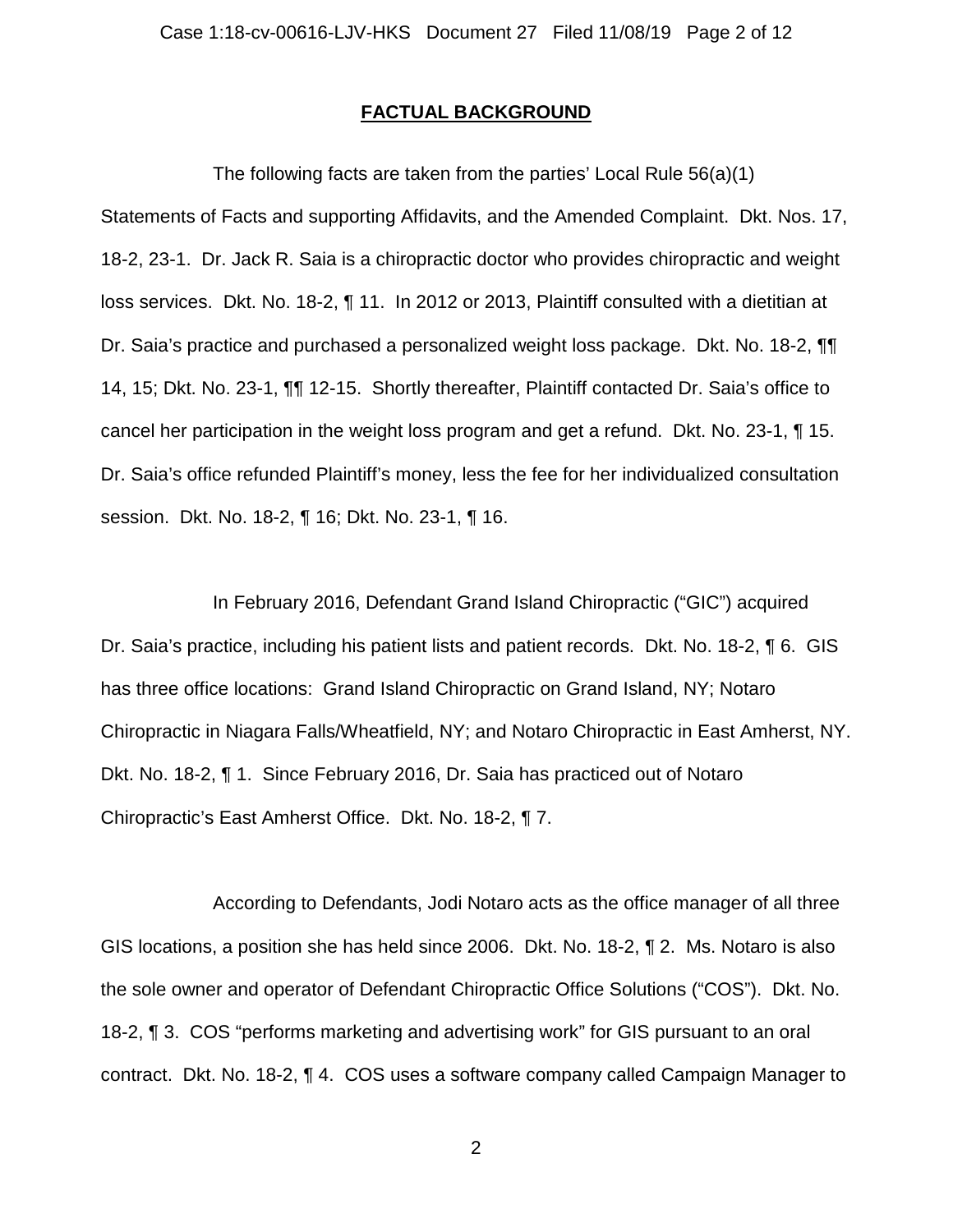"facilitate outgoing technical support," such as outgoing text messages. Dkt. No. 18-3, ¶ 16.

According to Plaintiff, in March 2017, COS sent her text messages on her cellular phone "multiple times per week and often times multiple times in a single day." Dkt. No. 17, ¶ 17. One such text message stated, "Dr. Jack Saia has now joined Notaro Chiropractic Offices located at 4754 North French Road. Dr. Saia is now taking insurances & has expanded his hours! In addition our office has massage therapy! Text directly to 716-534-8885 or Call 716-688-8815 for a chiropractic or massage therapy appointment today!" Dkt. No. 17, ¶ 18. Plaintiff allegedly "texted Defendant back and told them to stop texting her." Dkt. No. 17, ¶ 19. Shortly thereafter, according to Plaintiff, she received another text message stating, "It's the chiropractic office, we have a chiropractic appointment available at 3/15/2017, at 9:50 A.M. at the East Amherst Location. If you would like that appointment then please call our office at 688-8815 to book the appointment. Hope to see you soon, Thank You!" Dkt. No. 17, ¶ 20.

According to Ms. Notaro, after Plaintiff filed her complaint, she asked Campaign Manager to determine how many texts had been sent to Plaintiff's cellular phone. Dkt. No. 18-3, ¶ 16. "Campaign Manager determined that on April 2, 2018, at 19:13:25:847 p.m., a text message was sent to Denise Forney at 716-870-2650[,]" which stated "Hello, Massage appointments available at ALL locations (Grand Island & East Amherst & Niagara Falls)! Text directly to 716-534-8885 or Call 716-773-2222 for an appointment today!" Dkt. No. 18-3, ¶¶ 17-18. Campaign Manager reported to Ms. Notaro that contact data older than January 1, 2017, might have been "archived off." Dkt. No. 18-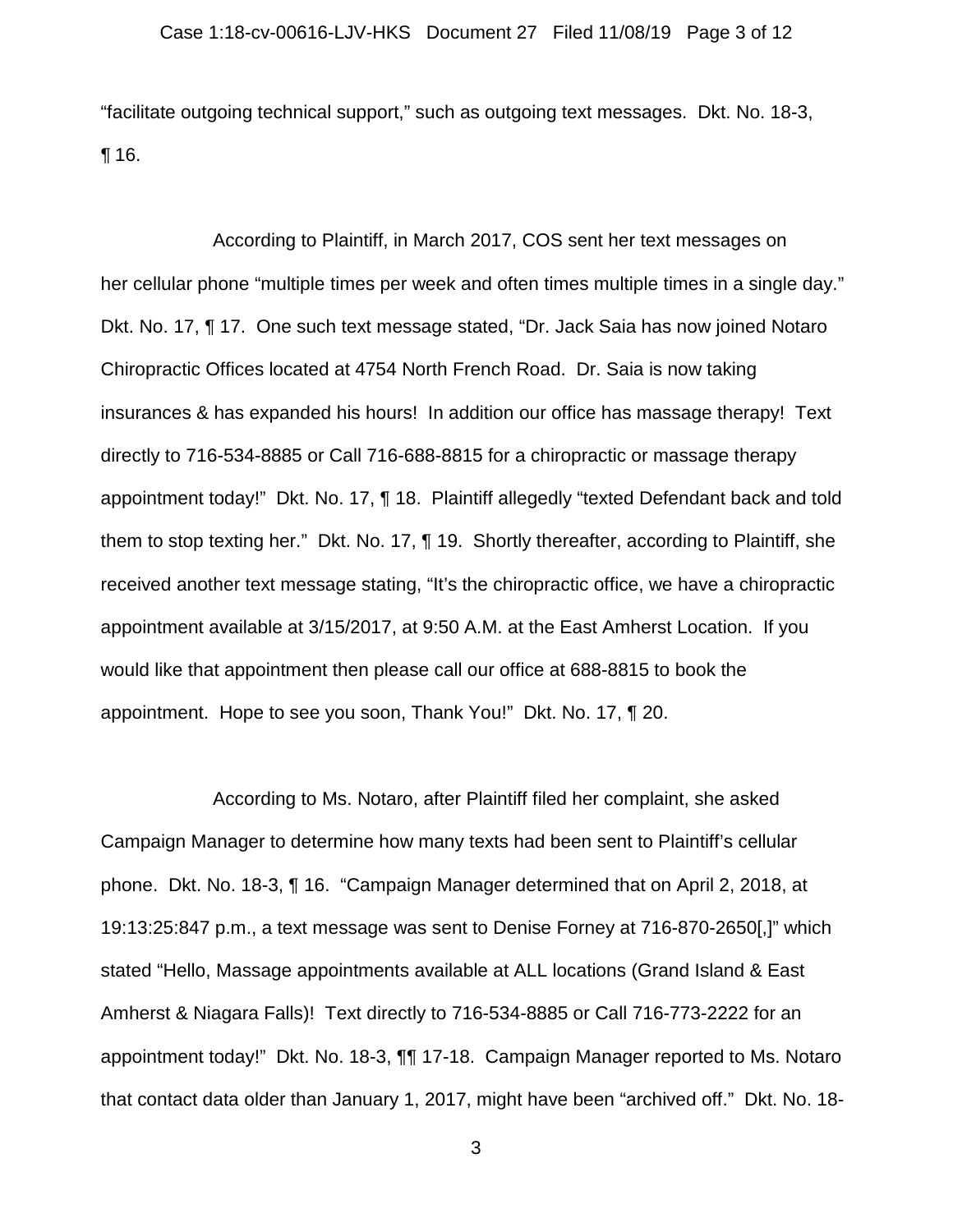3, ¶¶ 19-20. According to Defendants, "[h]ad plaintiff texted 'stop' in response to a text message purportedly received in March 2017, as alleged in her complaint, [COS] has a protocol in place to remove patients from the text message list." Dkt. No. 18-3, ¶ 21.

In her sworn affidavit, Plaintiff states that she was not removed from the text message list and that even after filing this lawsuit, she received a text message from the Defendants. Specifically, on December 28, 2018, Defendants texted her a message, clearly meant for another person, which stated, "Hi Casey, reminder that you have a chiropractic appointment at Notaro Chiropractic-East Amherst location 12/29/18, at 10 a.m. Thank you. Text STOP to unsubscribe. Reply 'ok' or 'cancel.'" Dkt. No. 23, ¶ 16.

## **DISCUSSION AND ANALYSIS**

### **Summary Judgment Standard**

Summary judgment is appropriate if "the movant shows that there is no genuine dispute as to any material fact and the movant is entitled to judgment as a matter of law." Fed.R.Civ.P. 56(a). A factual dispute is material "only if it has some effect on the outcome of the suit." *Eagley v. State Farm Ins. Co*., No. 13-CV-6653, 2015 WL 5714402, at \*5 (W.D.N.Y. Sept. 29, 2015) (citation and quotation omitted). A genuine issue exists as to a material fact "if the evidence is such that a reasonable jury could return a verdict for the nonmoving party." *Anderson v. Liberty Lobby, Inc*., 477 U.S. 242, 248 (1986). In determining whether an issue is genuine, "[t]he inferences to be drawn from the underlying affidavits, exhibits, interrogatory answers, and depositions must be viewed in the light most favorable to the party opposing the motion." *Cronin v. Aetna Life Ins. Co*., 46 F.3d 196,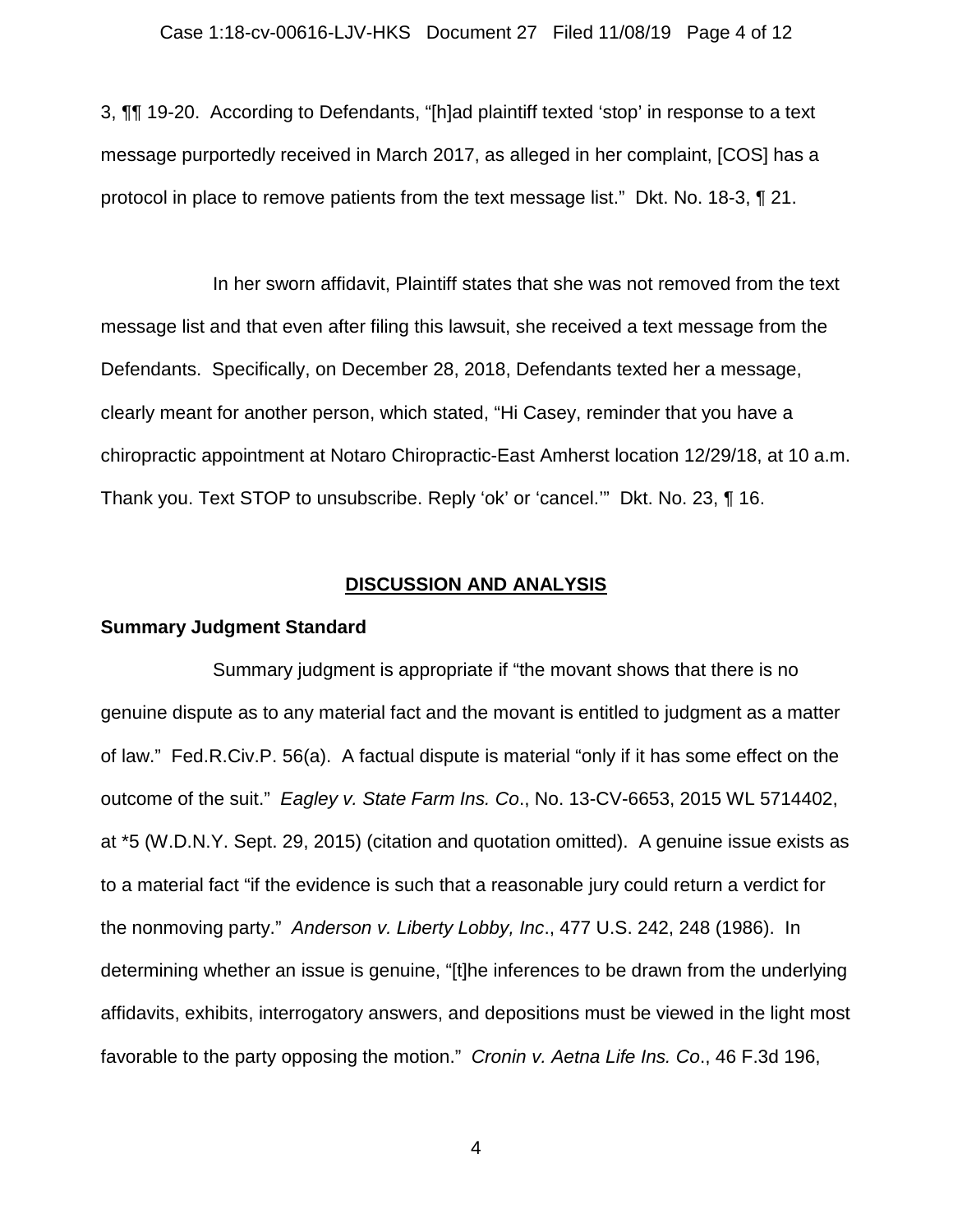202 (2d Cir. 1995) (citing *U.S. v. Diebold, Inc*., 369 U.S. 654, 655 (1962) (per curiam), and *Ramseur v. Chase Manhattan Bank*, 865 F.2d 460, 465 (2d Cir. 1989)).

# **TCPA**

Congress enacted the TCPA in 1991 to protect consumers from the "pervasive" proliferation of "intrusive, nuisance calls" to consumers' home phones seeking to market "goods and services." Pub.L. No. 102-243 § 2 (1991). "The TCPA makes it unlawful to send texts<sup>[2](#page-4-0)</sup> or place calls to cell phones through automated telephone dialing systems, except under certain exemptions or with consent." *Latner v. Mount Sinai Health Sys., Inc.*, 879 F.3d 52, 54 (2d Cir. 2018), *as amended* (Jan. 9, 2018) (citing 47 U.S.C. § 227(b)(1)(A)(iii)). An aggrieved party may bring a private action against a defendant under the TCPA to "receive \$500 in damages for each violation" and treble damages for "willful or knowing violations." 47 U.S.C. § 227.

"Prior express consent is an affirmative defense to liability under the TCPA." *Latner*, 879 F.3d at 54. The Federal Communications Commission ("FCC"), under a Congressional grant of authority, issues regulations under the TCPA. 47 U.S.C. § 227(b)(2). In its initial interpretation of what constitutes "prior express consent," the FCC

<span id="page-4-0"></span><sup>&</sup>lt;sup>2</sup> The TCPA has been interpreted to "encompass[] both voice calls and text calls to wireless numbers including, for example, short message service (SMS) calls . . . ." *In Re Rules & Regulations Implementing the Tel. Consumer Prot. Act of 1991*, 18 F.C.C. Rcd. 14014, 14115 (2003). Within the Second Circuit, district courts have treated text messages as "calls" within the meaning of the TCPA. *Krady v. Eleven Salon Spa*, No. 16CV5999MKBRML, 2017 WL 6541443, at \*3 (E.D.N.Y. July 28, 2017), *report and recommendation adopted*, No. 16CV5999MKBRML, 2017 WL 6542462 (E.D.N.Y. Dec. 21, 2017); *Melito v. Am. Eagle Outfitters, Inc.,* No. 14 CV 02440, 2015 WL 7736547, at \*4 (S.D.N.Y. Nov. 30, 2015) ("The plain language of section 227(b)(1)(A)(iii) imposes liability upon persons that 'make' a telephone call or text."); *see also Jackson v. Caribbean Cruise Line, Inc*., 88 F. Supp. 3d 129, 135 (E.D.N.Y. 2015).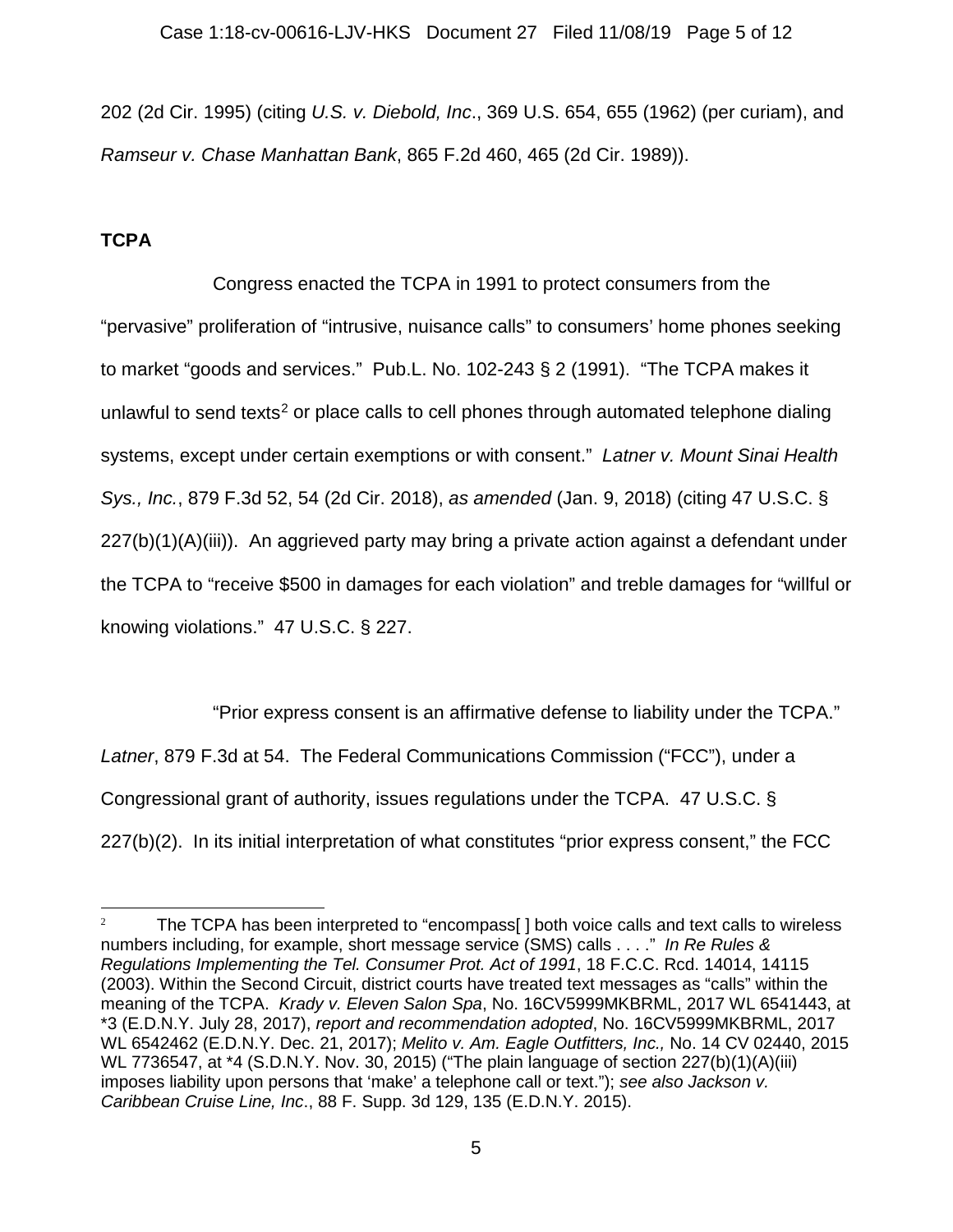#### Case 1:18-cv-00616-LJV-HKS Document 27 Filed 11/08/19 Page 6 of 12

concluded that "persons who knowingly release their phone numbers have in effect given their invitation or permission to be called at the number which they have given, absent instructions to the contrary." *In the Matter of Rules and Regulations Implementing the Tel. Consumer Prot. Act of 1991*, 7 FCC Rcd. 8752, 8768-69 ¶ 31 (1992). The FCC extended this exemption to wireless cell phone numbers in 2008. *In the Matter of Rules and Regulations Implementing the Tel. Consumer Prot. Act of 1991*, 23 FCC Rcd. 559, 564 ¶ 9 (2008).

A party who sends a text message "that includes or introduces an advertisement or constitutes telemarketing . . . ." must have the prior *written* consent of the party to whom the message is sent. 47 C.F.R. § 64.1200(a)(2). "[T]elemarketing" is defined by the FCC as a "call or message for the purpose of encouraging the purchase or rental of, or investment in, property, goods, or services, which is transmitted to any person." 47 C.F.R. § 64.1200(f)(12). "The term advertisement" is similarly defined as "any material advertising the commercial availability or quality of any property, goods, or services." 47 C.F.R. § 64.100(f)(1).

Prior written consent is not required where an autodialed or prerecorded call or message "delivers a 'health care' message made by, or on behalf of, a 'covered entity' or its 'business associate,' as those are defined in the HIPAA Privacy Rule." 47 C.F.R. § 64.1200(a)(2). HIPAA defines "health care" as "care, services, or supplies related to the health of an individual." 45 C.F.R. § 160.103. Thus, communications sent to an individual "[f]or treatment . . . by a health care provider . . . or to direct or recommend alternative treatments" are exempt from the TCPA's prior *written* consent requirements. 45 C.F.R. §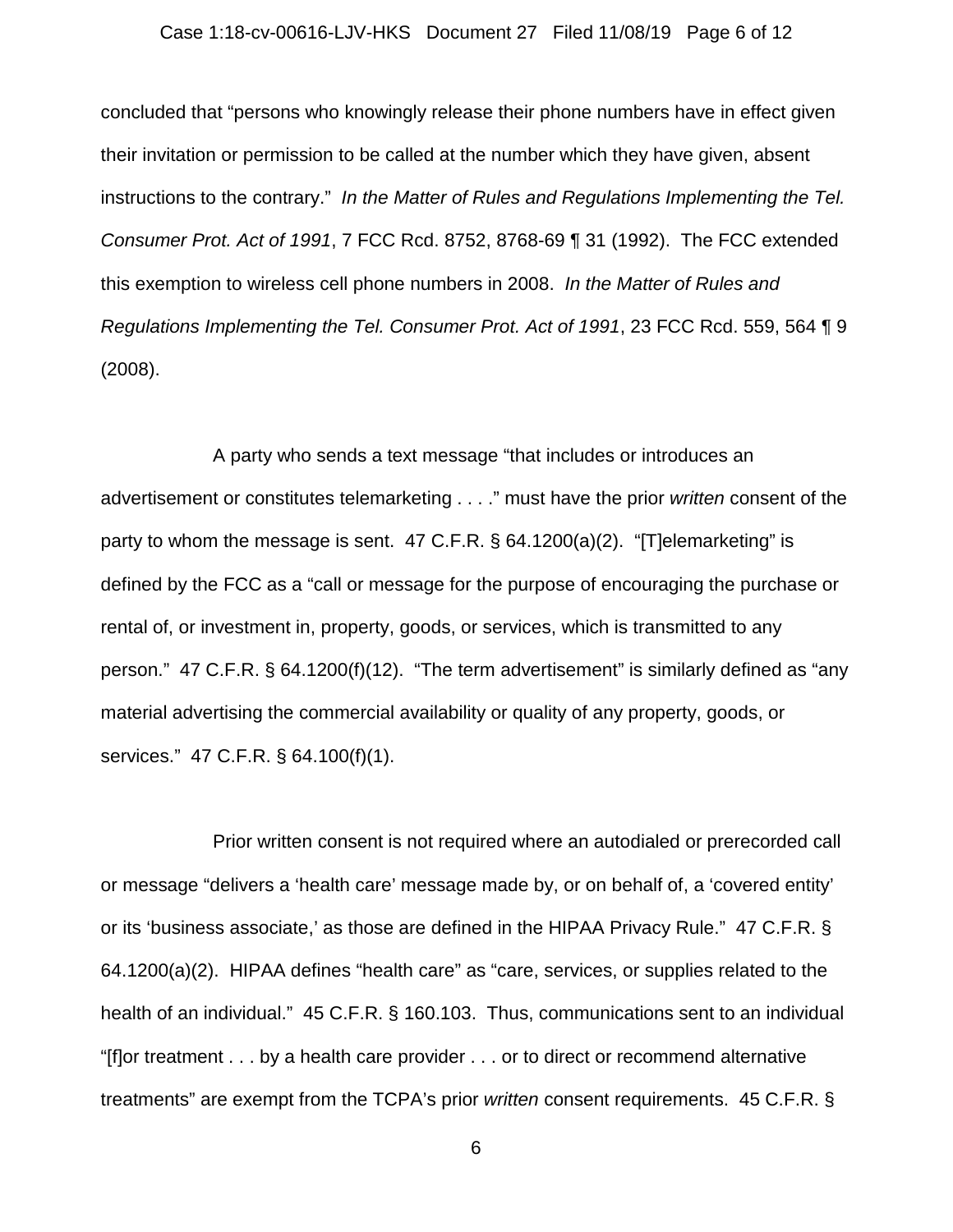#### Case 1:18-cv-00616-LJV-HKS Document 27 Filed 11/08/19 Page 7 of 12

164.501; *Latner*, 879 F.3d at 55. "Health care" messages remain subject to the less stringent requirement of prior express consent, although such consent need not be in writing or subject to specific disclosures. *Zani v. Rite Aid Hdqtrs. Corp.*, 725 Fed. App'x 41, 43 (2d Cir. 2018).

The FCC also requires that exempted health care messages must meet other criteria: (1) they must be sent only to the wireless telephone number provided by the patient; (2) they must state the name and contact information of the healthcare provider; (3) they must not include any telemarketing, solicitation, or advertising; may not include accounting, billing, debt-collection, or other financial content; and must comply with HIPAA privacy rules; (4) they must be concise, generally 160 characters or less in length for text messages; (5) the healthcare provider may initiate only one message (whether by voice call or text message) per day, up to a maximum of three voice calls or text messages combined per week; (6) the healthcare provider must offer recipients within each message an easy means to opt out of future messages; and (7) the healthcare provider must honor the opt-out requests immediately. *In the Matter of Rules & Regulations Implementing the Tel. Consumer Prot. Act of 1991*, 30 F.C.C. Rcd. 7961, 8032 ¶ 147 (2015).

This Court finds that several genuine issues of material fact exist which preclude summary judgment at this juncture. Because no discovery has been conducted in this case, there is very little information about the substance or frequency of Defendants' text messages to Plaintiff, the circumstances under which Plaintiff provided her consent to Dr. Saia's office, whether Plaintiff requested to opt out of receiving messages from GIC, and if so, whether GIC honored her request to opt out. The parties have provided the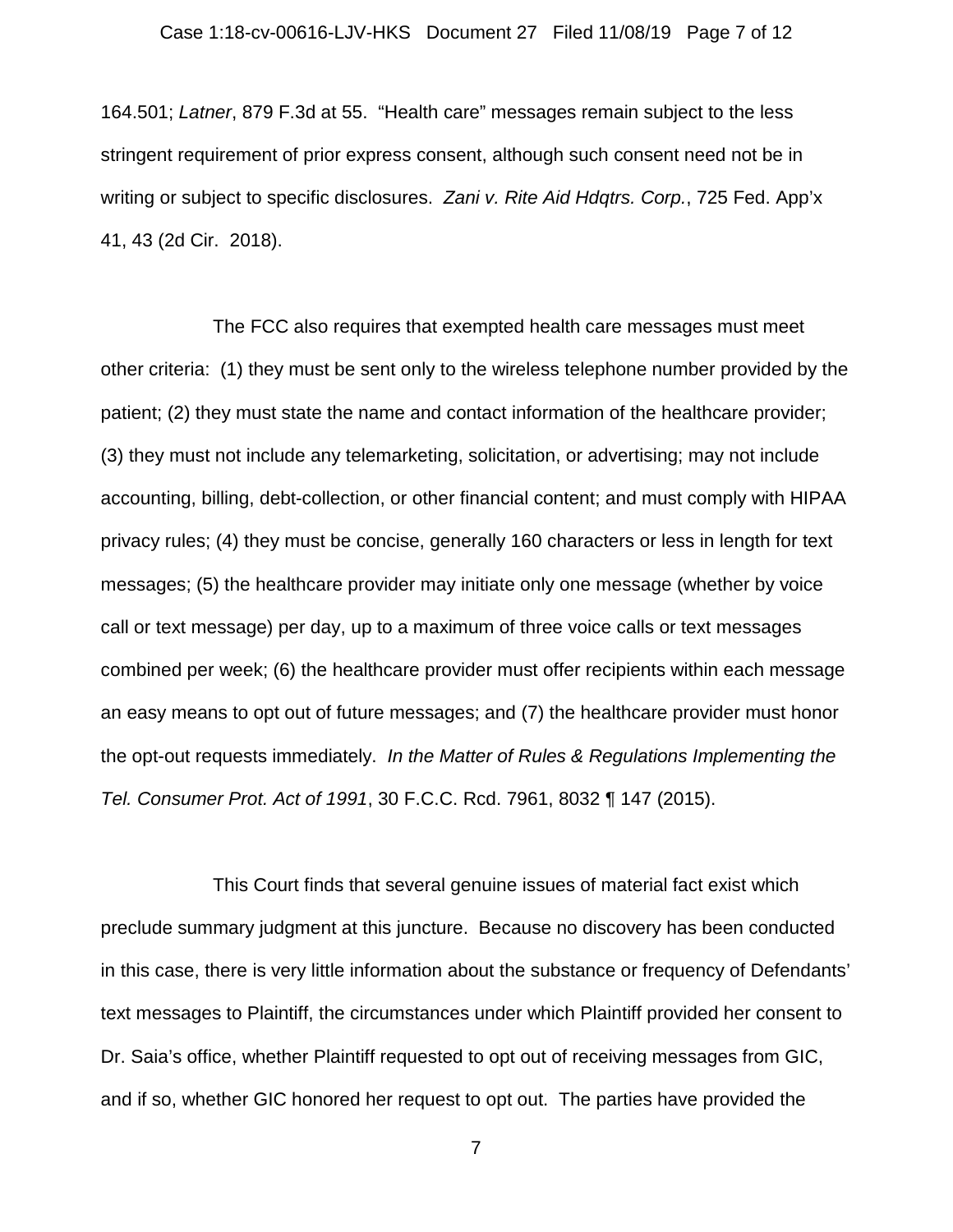#### Case 1:18-cv-00616-LJV-HKS Document 27 Filed 11/08/19 Page 8 of 12

substance of four text messages sent by Defendants to Plaintiff's cellular phone regarding Dr. Saia joining GIS, massage therapy, and the availability of appointments. Dkt. No. 17, ¶¶ 18 -20; Dkt. No. 18-3, ¶¶ 17-18. Three of these messages appear to be health care messages that are exempt from the prior written consent requirement.<sup>[3](#page-7-0)</sup> These messages, however, are apparently only a fraction of those that Defendants allegedly sent to Plaintiff on her cell phone. Plaintiff states in her sworn affidavit, that Defendants sent her numerous texts over the course of many months attempting to "solicit" her as a patient. Dkt. No. 23, ¶¶ 12, 15.

Because Defendant moved for summary judgment before discovery could be conducted, the rest of the alleged texts sent to Plaintiff are not before this Court. It is therefore impossible to determine whether they constitute health care messages, which is a highly fact specific inquiry. As the Second Circuit Court of Appeals has recognized, "[t]here may well be messages that, though purportedly delivering a health care message, are so laden with marketing material as to raise a factual issue as to whether they fall outside the health care exemption." *Zani*, 725 Fed. App'x at 44. It bears noting here that Ms. Notaro, GIS' Office Manager, described her work with COS and Campaign Manager as "marketing and advertising work." Dkt. No. 18-2, ¶ 4.

<span id="page-7-0"></span> $3 \text{$  The appointment reminder message sent to Plaintiff for a different patient named "Casey," Dkt. No. 23, ¶ 16, which Defendants allegedly sent to Plaintiff's cell phone after she asked them to stop texting them, arguably falls outside of the health message exception. *Coleman v. Rite Aid of Georgia, Inc.*, 284 F. Supp. 3d 1343, 1349-50 (N.D. Ga. 2018) (holding that the defendant pharmacy's pre-recorded automated voice messages on plaintiff consumer's cell phone about prescription refills for someone else, after consumer told pharmacy to stop calling him, did not fall within "health care treatment" exception to TCPA's prohibition on unauthorized automated calls to cell phones; even if pharmacy refill calls were type of call exempted from TCPA's prior express consent requirement by the health care treatment exception; pharmacy failed to satisfy prerequisites to exception's operation, namely, to honor opt-out requests immediately, and to provide an appropriate opt-out mechanism in the offending calls).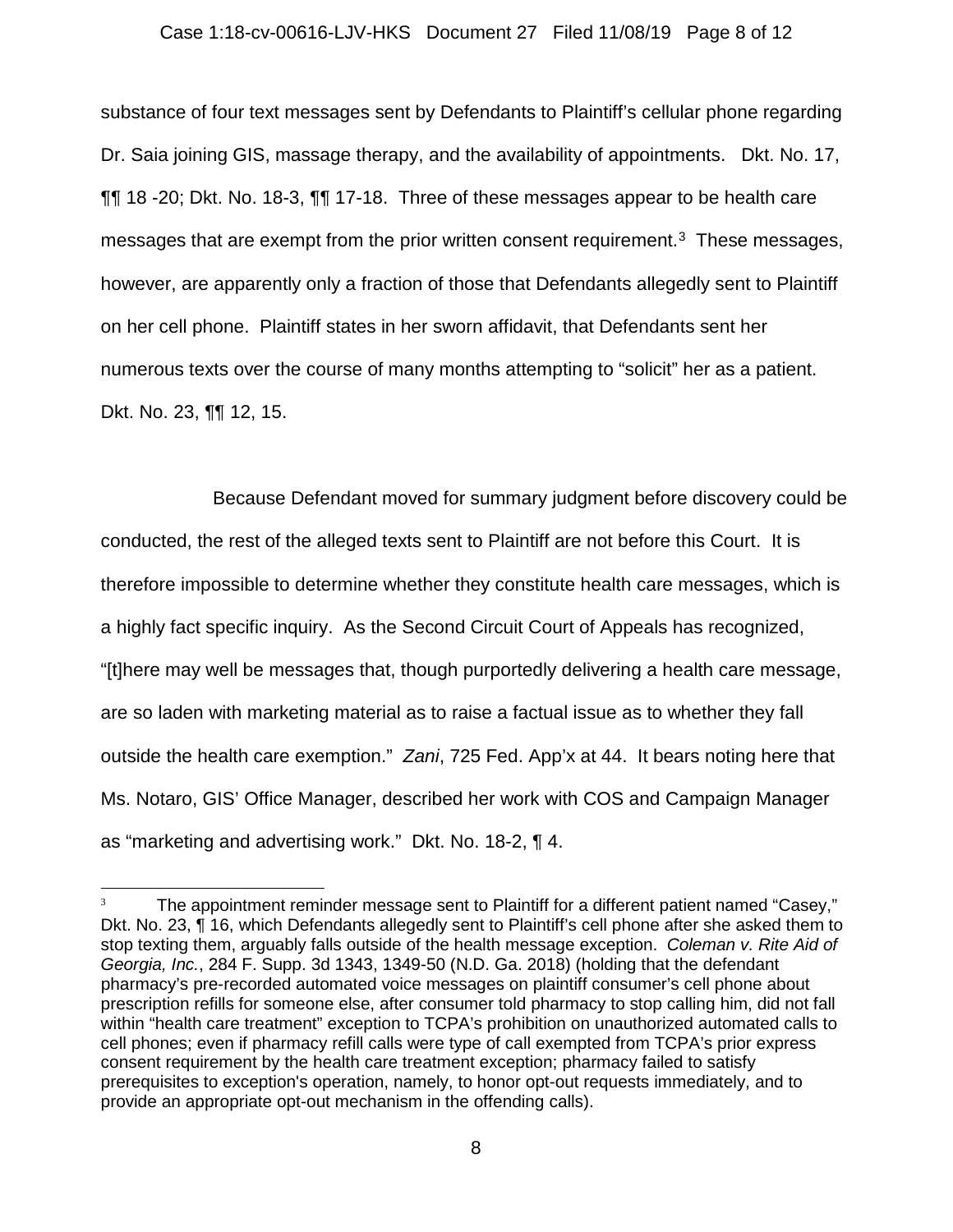#### Case 1:18-cv-00616-LJV-HKS Document 27 Filed 11/08/19 Page 9 of 12

Moreover, given the minimal record, it is unclear whether the alleged text messages fall beyond the scope of Plaintiff's initial consent, presuming for the purposes of argument only that she gave it. The FCC has cautioned that "the scope of [an individual's prior express] consent must be determined upon the facts of each situation." *Matter of GroupMe, Inc./Skype Commc'ns S.A.R.L Petition for Expedited Declaratory Ruling Rules & Regulations Implementing the Tel. Consumer Prot. Act of 1991*, 29 FCC Rcd. 3442, 3446 ¶ 11 (March 27, 2014). The context of the consent provided is absolutely critical. *Baisden v. Credit Adjustments, Inc.*, 813 F.3d 338, 343 (6th Cir. 2016) (holding that plaintiff, whose wife provided their cell phone numbers in paperwork she filled out when he was admitted to the hospital, gave prior express consent to receive calls relating to medical debt on those numbers).

Here, Defendants have not offered any evidence that Plaintiff provided her cellular phone number or otherwise agreed to be contacted on her cellular phone when she became a patient of Dr. Saia's. Although consent to receive messages may be written or implied or even "obtained and conveyed via intermediaries," *Mais v. Gulf Coast Collection Bureau, Inc.*, 768 F.3d 1110, 1123 (11th Cir. 2014), Defendants must at a minimum establish that Plaintiff consented through her words or actions to receive messages on her cell phone when she became Dr. Saia's patient. Defendants failure to do so sets it apart from seemingly analogous cases in which the Second Circuit Court of Appeals found that a patient provided prior express consent to receive health care messages. *See Lautner*, 879 F.3d at 53 (holding that the patient plaintiff who was sent a flu shot reminder text message on behalf of hospital at which he had a health examination gave his prior express consent to be texted on his cell phone when he signed a New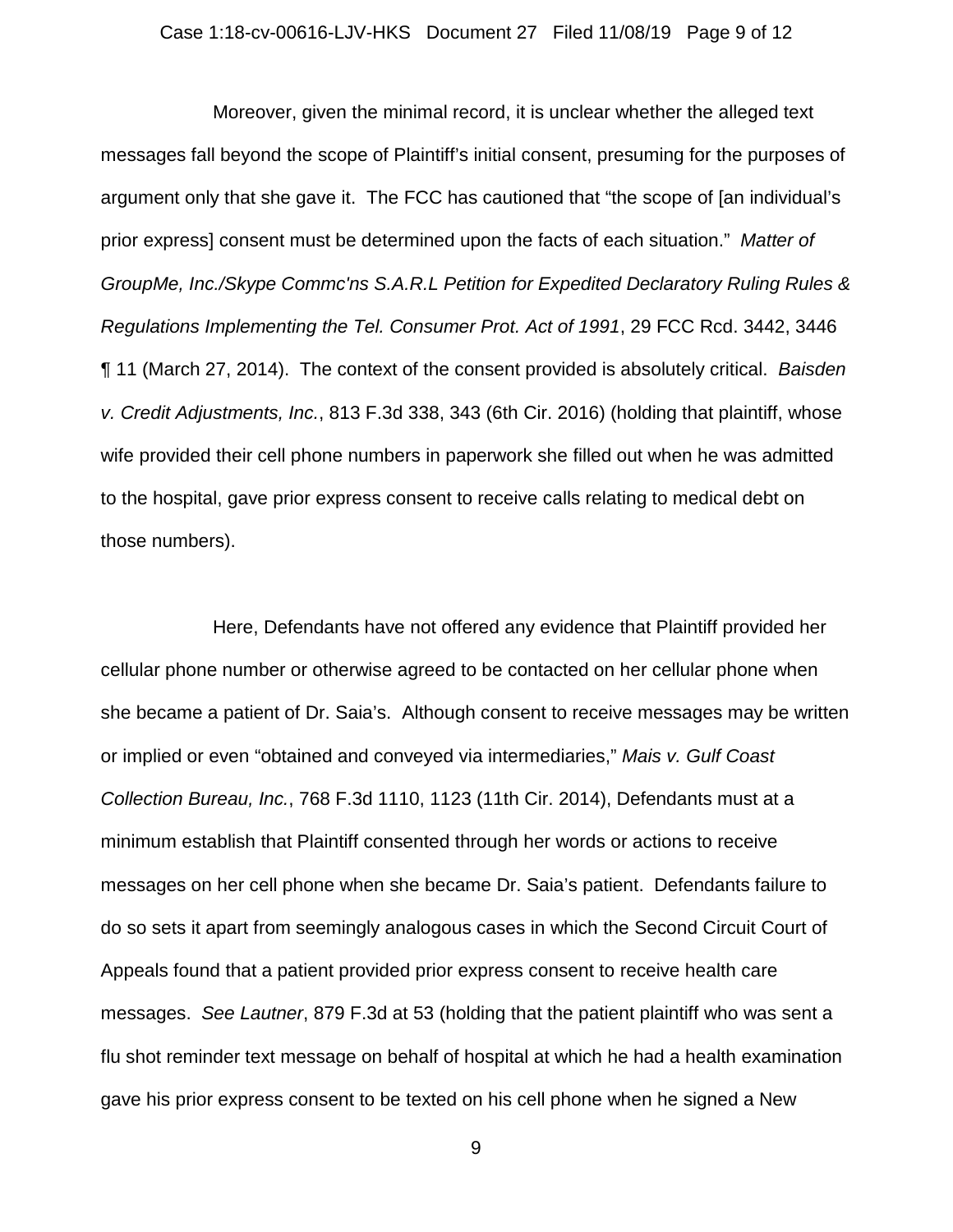#### Case 1:18-cv-00616-LJV-HKS Document 27 Filed 11/08/19 Page 10 of 12

Patient Health Form containing his contact information and an Ambulatory Patient Notification Record that granted consent to the hospital to use his health information for "payment, treatment and hospital operations purposes"); *Zani*, 725 Fed. App'x at 43-44 (holding that the consumer plaintiff provided prior express consent to receive flu shot reminder calls when he provided his cell number to his pharmacy and signed the privacy notice consenting to receiving messages).[4](#page-9-0)

Further discovery will reveal whether the text messages sent by Defendants to Plaintiff's cell phone "fall within the scope of [her initial] consent." *Bailey v. CVS Pharmacy, Inc*., No. 17CV11482PGSLHG, 2018 WL 3866701, at \*7 (D.N.J. Aug. 14, 2018), *appeal dismissed*, No. 18-3057, 2019 WL 1284314 (3d Cir. Feb. 12, 2019) (reasoning that "so long as the call or message "closely relate[s] to the circumstances under which plaintiff provided his cell phone number," it will fall within the scope of consent). "TCPA does not require that a call be made for the exact purpose for which the number was provided, but it undoubtedly requires that the call bear some relation to the product or service for which the number was provided." *Bailey*, 2018 WL 3866701, at \*7 (quoting Olney *v. Job.Com, Inc.*, No. 12-1724, 2014 WL 1747674, at \*7, 2014 U.S. Dist. LEXIS 60843, at \*22 (E.D. Cal. May 1, 2014)). Because so many factual issues exist, this Court recommends that Defendants' Motion for Summary Judgment be denied without prejudice to renew after the parties conduct discovery.

<span id="page-9-0"></span> <sup>4</sup> This case is also distinguishable because *Latner* and *Zani* each involved a single health care message, whereas Defendants here allegedly sent Plaintiff numerous messages over several months.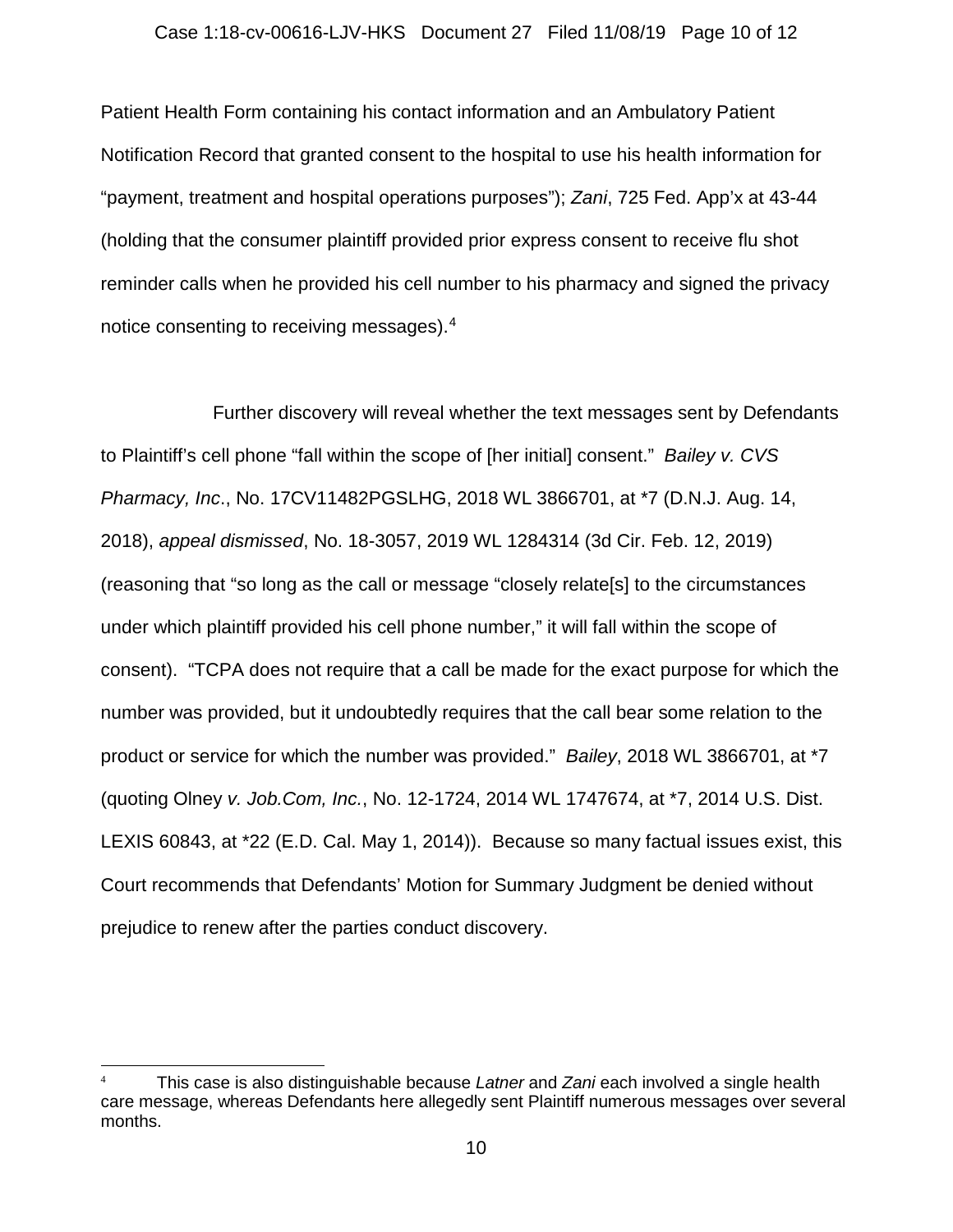# **CONCLUSION**

For all of the above reasons, it is recommended that Defendants' Motion for Summary Judgment (Dkt. No. 18) be **DENIED** without prejudice.

Therefore, it is hereby **ORDERED** pursuant to 28 U.S.C. § 636(b)(1) that:

This Report, Recommendation, and Order be filed with the Clerk of the Court.

**ANY OBJECTIONS** to this Report, Recommendation, and Order must be filed with the Clerk of this Court within fourteen (14) days after receipt of a copy of this Report, Recommendation, and Order in accordance with the above statute, Fed.R.Civ.P. 72(b)(2) and Local Rule 72. **Failure to file objections within the specified time or to request an extension of such time waives the right to appeal the District Judge's Order.** *Thomas v. Arn*, 474 U.S. 140 (1985); *Wesolek v. Canadair Ltd.*, 838 F.2d 55 (2d Cir. 1988).

The parties are reminded that, pursuant to Rule 72 of the Local Rules for the Western District of New York, "written objections . . . shall specifically identify the portions of the proposed findings and recommendations to which objection is made and the basis for such objection, and shall be supported by legal authority." **Failure to comply with the provisions of Local Rule 72 may result in the District Judge's refusal to consider the objection.**